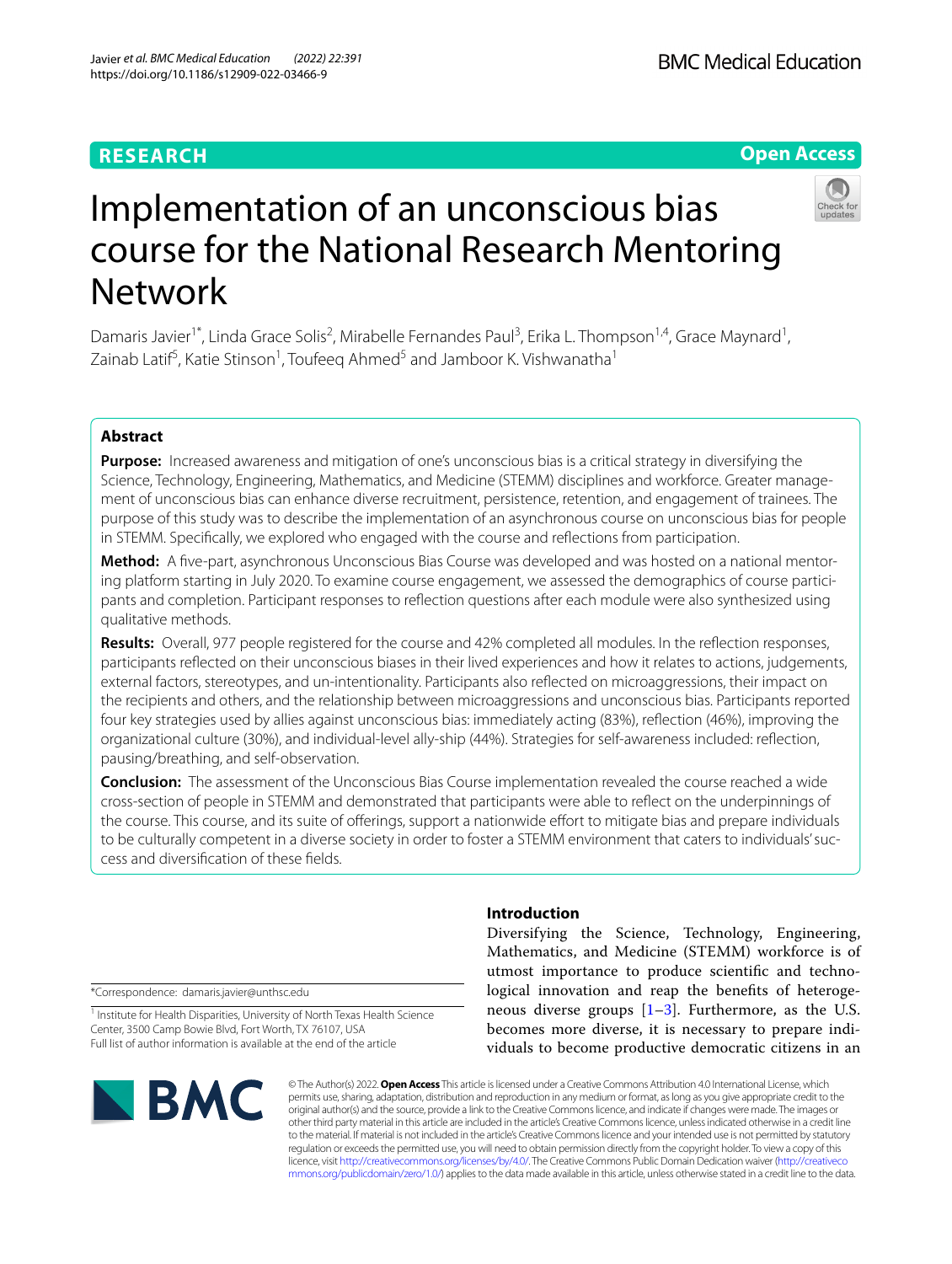increasingly pluralistic nation and world. Unfortunately, unconscious bias is a cause of discrimination and structural racism, and an impediment to individuals' access, wellness, persistence, and success in the STEMM felds [[4,](#page-9-2) [5](#page-9-3)]. Research has highlighted that many of our biases are unconscious rather than conscious  $[6-9]$  $[6-9]$ . Unconscious bias is a prejudice we have or an assumption we make about another individual based on common cultural stereotypes, rather than on thoughtful judgment [[10,](#page-9-6) [11](#page-9-7)]. Unconscious bias affects those in STEMM fields in many ways. Unconscious bias may hinder an individual's ability to enter or pursue the field  $[5]$  $[5]$ . The extent of unconscious bias within admissions committees has been shown to impede an individual's entrance to medical school  $[12-15]$  $[12-15]$  $[12-15]$ . For instance, in a study examining bias within admissions committees, the authors found that after taking the Implicit Association Test, all members of the committee comprising women, men, faculty, and students displayed signifcant white preference, with faculty having the largest bias [[12\]](#page-9-8).

Biases can afect hiring practices and the learning environment. Word of mouth is considered one of the most used tactics in recruiting and hiring employees, and favors job seekers who identify as white [\[9](#page-9-5)]. Furthermore, search committees, hiring staff and faculty, can also be infuenced by unconscious bias held by members impeding the diversification of faculty and staff  $[14, 16, 17]$  $[14, 16, 17]$  $[14, 16, 17]$  $[14, 16, 17]$  $[14, 16, 17]$  $[14, 16, 17]$ . Unconscious bias can also afect students' learning environment in several negative ways. Students of color are especially impacted by stereotyping from professors and administrators as well as students' self-perceptions [\[11](#page-9-7)]. Unconscious bias also impacts students' true integration and engagement within learning environments, which results in a lower sense of belonging at an institution [\[18](#page-9-13)]. Moreover, implicit bias can impact learner assessment due to subjectivity in grading and instructor bias [\[19,](#page-9-14) [20](#page-9-15)].

Strategies have been identifed to overcome systemic barriers to the inclusion of underrepresented groups in science, one of which is anti-bias training [[21](#page-9-16)]. Despite these recommendations for addressing systemic barriers, there is current debate about the efficacy of diversity and bias training as an intervention to change behavior [\[22](#page-9-17)[–24](#page-9-18)]. In 2020, the National Research Mentoring Network (NRMN) built the NRMN Unconscious Bias Course, freely available to members in STEMM. The NRMN, funded by the National Institutes of Health, is a national program that provides individuals across all career stages in the biomedical, behavioral, clinical, and social sciences with evidence-based culturally responsive mentoring, networking, and professional development  $[25-27]$  $[25-27]$ . The NRMN program, currently with over 20,000 participants, reaches mentors and mentees across the U.S. and provides an ideal platform for engaging with, and providing resources to, a large group of mentees and mentors who are are participating in the mission to diversify the STEMM research workforce. The purpose of this study was to describe the implementation of an asynchronous course on unconscious bias for people in STEMM. Specifcally, we explored who engaged with the course and refections from participation.

# **Method**

The NRMN team developed and implemented an asynchronous online course focused on unconscious bias and strategies to overcome unconscious bias. The development team included experts in bias (Dr. Mirabelle Fernades Paul, Dr. Linda Grace Solis); instructional designers (University of North Texas Health Science Center's Division of Academic Innovation) provided expertise in developing online course modules for NRMN's virtual community, MyNRMN [\[25](#page-9-19)].

The Unconscious Bias Training content was developed by Dr. Fernandes Paul and Dr. Solis who have delivered diversity training sessions at their respective institutions. The purpose of the course was to describe implicit bias and the relationship between individual bias and existing disparities in healthcare. The content was informed by the perspective of bias by Howard J. Ross, including the concepts of awareness of unconscious bias, what happens after awareness, workplace culture, and personal and organizational ability to change  $[28]$  $[28]$  $[28]$ . The target audience for the course included individuals across the healthcare continuum (e.g., medical students through attending physicians) and students/researchers in the basic sciences.

The NRMN Unconscious Bias Course was finalized in July 2020 with fve modules: Unconscious Bias, Microaggressions, Solutions Toolkit, Self-awareness, and Bias and Disparities in Healthcare. Table [1](#page-2-0) lists the module topics and objectives. The NRMN Unconscious Bias Course may be completed all at once, or each module may be taken separately. A certifcate is awarded upon completion of all modules. Each module takes approximately 20minutes to complete. The NRMN Unconscious Bias Course has been leveraged in two main ways: (1) individuals self-selecting to take the course for their own development in regard to unconscious bias, (2) our partners, which include organizations, institutions/colleges, and professional/scientifc societies, assign the course to their community of students, staf, and faculty. Within the MyNRMN platform, our partners can utilize the My Cohort feature, allowing them to create a course cohort for their members and to track metrics. The NRMN Unconscious Bias Course was released on July 17, 2020, and as of October 18, 2021, 1501 individuals enrolled in the course.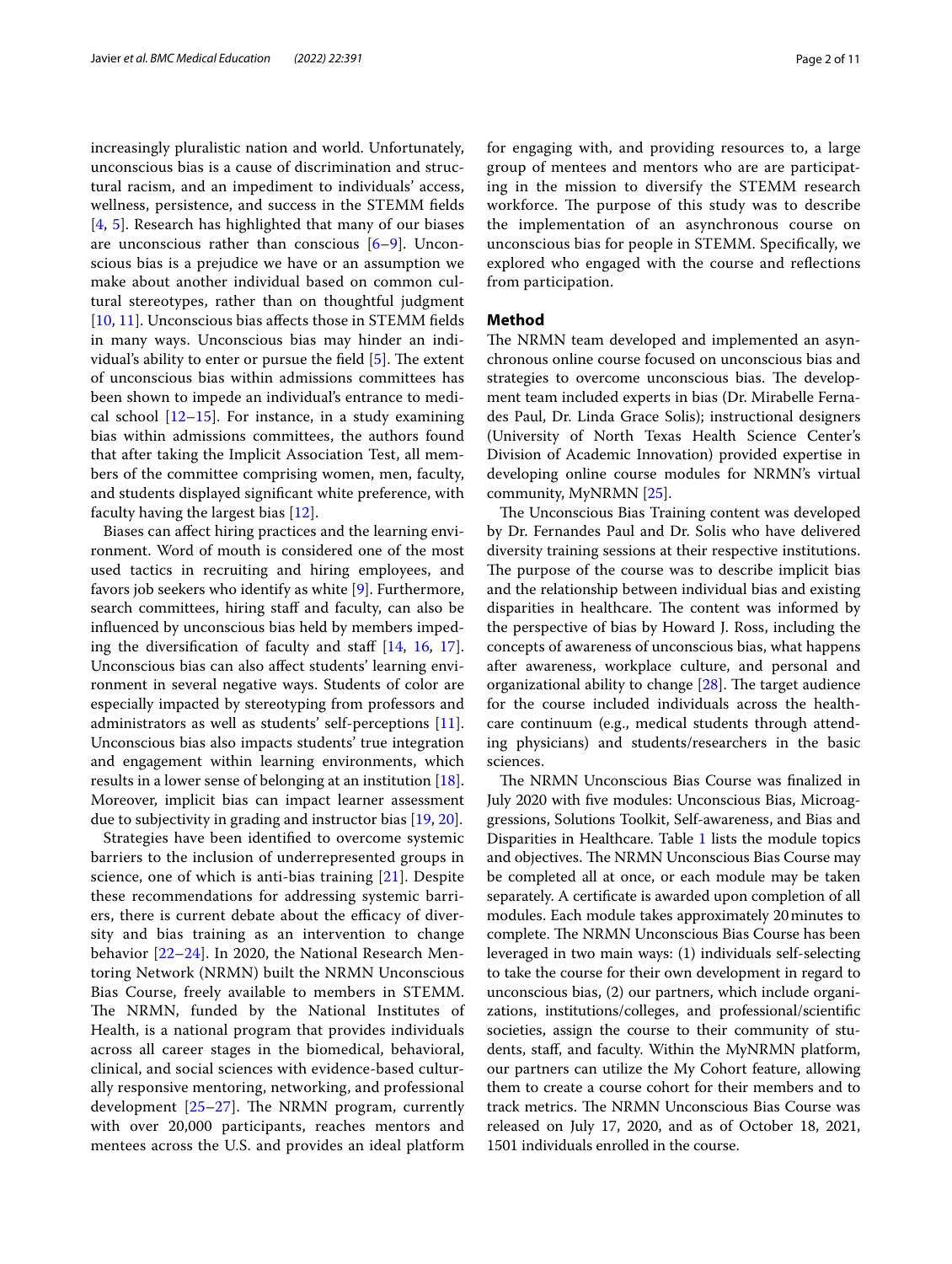# <span id="page-2-0"></span>**Table 1** Module topics and objectives for unconscious bias course

| Module                     | <b>Overview</b>                                                                                                          | <b>Module Learning Objective</b>                                                                                 |
|----------------------------|--------------------------------------------------------------------------------------------------------------------------|------------------------------------------------------------------------------------------------------------------|
| Module 1: Unconscious Bias | Foundational concepts on unconscious bias                                                                                | Recognize ways your identity impacts how you see the<br>world.                                                   |
|                            |                                                                                                                          | Assess the relationship between identity and unconscious<br>bias.                                                |
|                            |                                                                                                                          | Identify ways unconscious bias may be at work in everyday<br>life, relationships, and in the healthcare setting. |
|                            |                                                                                                                          | Locate and use tools to help you recognize your own<br>unconscious bias.                                         |
|                            |                                                                                                                          | Reflect on ways you can mitigate your own unconscious<br>bias.                                                   |
|                            | Module 2: Microaggressions Information on the types and effects of microaggressions                                      | Recognize micro-messages.                                                                                        |
|                            |                                                                                                                          | Define and identify micro-inequities and micro-affirmations.                                                     |
|                            |                                                                                                                          | Identify ways micro-inequities may be at work in everyday<br>life, relationships, and in the healthcare setting. |
|                            |                                                                                                                          | Reflect on ways you can mitigate your use of micro-inequi-<br>ties and expand your use of micro-affirmations.    |
| Module 3: Solutions        | Tangible tips for how to mitigate personal biases                                                                        | Recognize issues relating to bias in the environment around<br>you.                                              |
|                            |                                                                                                                          | Define equality and equity.                                                                                      |
|                            |                                                                                                                          | Define advocacy.                                                                                                 |
|                            |                                                                                                                          | Explain the concept of being an ally                                                                             |
|                            |                                                                                                                          | Summarize the ideas of privilege and power.                                                                      |
|                            |                                                                                                                          | List methods for Speaking Up against bias.                                                                       |
| Module 4: Self-Awareness   | Consider where unconscious biases originate and how<br>they impact relationships                                         | Define self-awareness.                                                                                           |
|                            |                                                                                                                          | Outline the importance of self-awareness.                                                                        |
|                            |                                                                                                                          | List methods for becoming more self-aware.                                                                       |
|                            |                                                                                                                          | Test their own self-awareness.                                                                                   |
|                            |                                                                                                                          | Write about bias in their own lives.                                                                             |
| Module 5: Bias in Health   | Bias and disparities in healthcare, emphasizing the "why" -<br>"Why does it matter that we all have unconscious biases?" | Explore historical health disparities among marginalized<br>groups                                               |
|                            |                                                                                                                          | Read date related to disparities in health care and other<br>elements of daily life                              |
|                            |                                                                                                                          | Summarize issues uniquely experienced by women in medi-<br>cal treatment                                         |
|                            |                                                                                                                          | List reasons to be aware of bias in medical education and<br>treatment                                           |

# **Measures**

To access the course, each participant used or created a user profle for MyNRMN. Data include profle data (race, gender, ethnicity, degrees, career level, education level, degrees, having a parent/guardian attend college), course engagement data (start date, completion date, # of modules), and NRMN network size. After each module, participants responded to a refection prompt(s). For this paper, we focused on the refection prompts for four of the modules as these items are applicable to all course participants. These reflection prompt questions include: "What do 'unconscious or implicit biases' mean to you in your lived experiences?" (Module 1); "What are microaggressions and how are they related to unconscious bias?" (Module 2); "What are the diferent ways you can be an ally or advocate in your professional circles?" (Module 3); and "Describe two techniques that you believe will help self-awareness." (Module 4). We did not include the Module 5 refection for this analysis since it was focused on healthcare, which may not resonate with all course users.

# **Data analysis**

The study had a waiver of informed consent documentation. We provided descriptive information on demographic characteristics of participants who started and completed the course. We downloaded refection responses for Modules 1-4. Through an iterative process, each question had a codebook generated from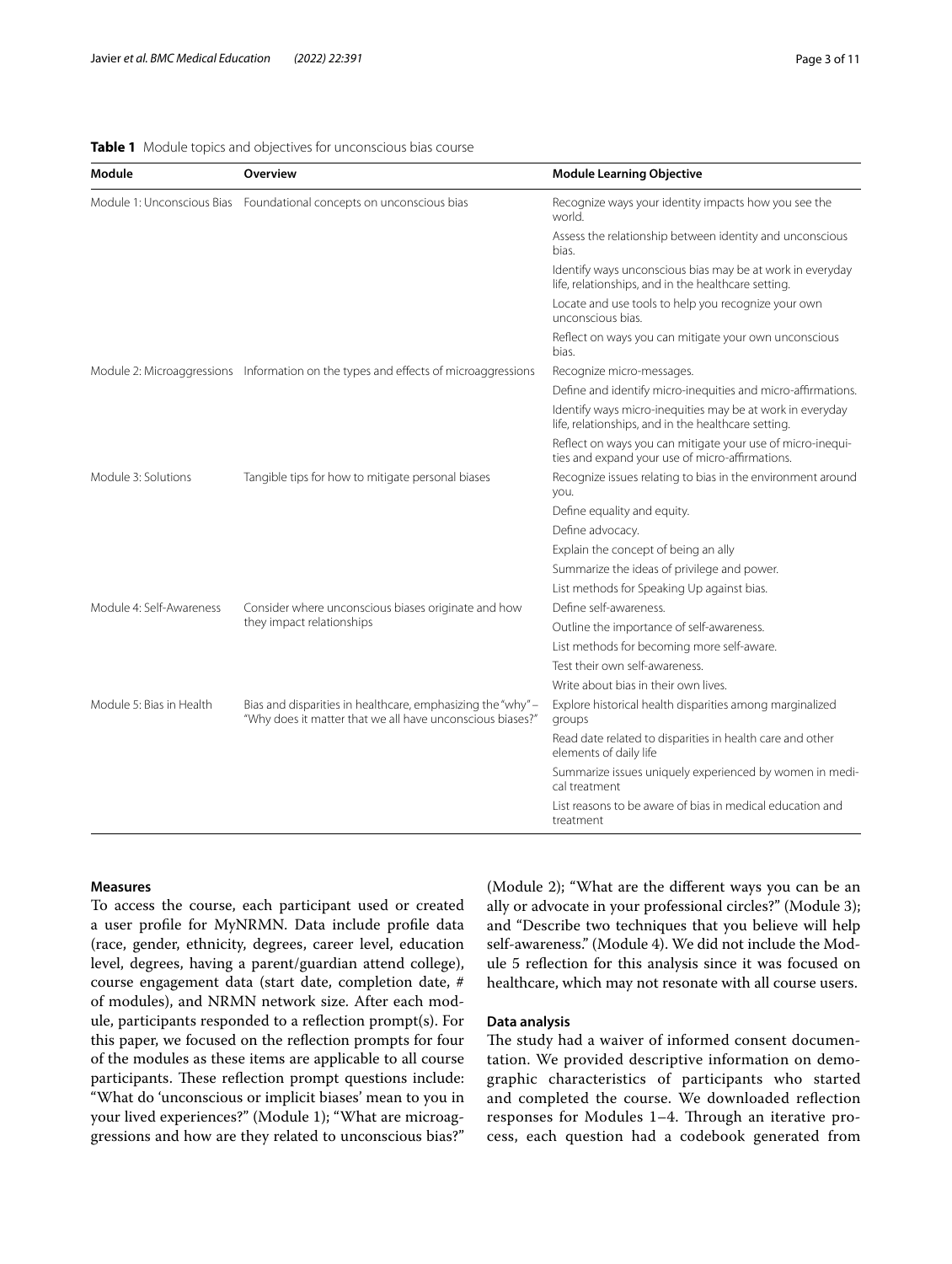the data. Open and axial coding was conducted for the qualitative responses. Matrices were created for each response and the linkage to each axial code. Summaries were created and exemplary quotes were selected for each axial code. These were reviewed by the research team. We also conducted Chi-square and Fisher Exact tests, where appropriate, and unadjusted logistic regression models to compare the course completion rate by demographic characteristic. Analysis of the course data was approved by the North Texas Regional Institutional Review Board.

# **Results**

The sample was restricted to users between July 17, 2020 and May 26, 2021 (*n*=977). Among these users, 518 people responded to at least one refection question from each of the fve modules. Not all data elements for registration were required entry points; therefore, a majority of registrants did not complete gender, ethnicity, education, parent with a college degree, degree, or career level. Most participants identifed as White and were in a mentee role. Approximately one out of three participants had at least one connection in the NRMN network (Table [2\)](#page-4-0). Less than half (*n*=406, 42%) of users completed all fve modules and 43% (*n*=422) of users did not complete any module (Table [3\)](#page-5-0). Completion proportions were higher for males compared to females, Asians compared to other racial groups, Non-Hispanics compared to Hispanics, post-bacs compared to other educational degree programs, staf compared to other career groups, and persons with a network size of 1–3. Statistically signifcant diferences were observed for completion rate within each demographic category. Logistic regression models revealed that people with missing demographic data were at higher odds to complete the training compared to males ( $OR = 4.0$ , 95% CI 2.6, 6.1), Non-Hispanics (OR=4.1, 95% CI 3.0, 5.5), people from "other" education/career levels  $(OR = 5.1, 95\% \text{ CI } 3.7, 7.0)$ , people with parents without a college degree ( $OR = 5.4$ , 95% CI 3.4, 8.5), people with a bachelor's degree  $(OR=4.1, 95\% \text{ CI } 2.3, 7.5)$ , and faculty  $(OR = 4.1, 95\% \text{ CI } 2.9, 6.0)$ . Additionally, people who identifed as Asian were at higher odds to complete the training compared to people who identifed as White (OR=1.8, 95% CI 1.2, 2.6). Mentees and members were at higher odds of completing the training compared to mentors  $(OR = 2.4, 95\% CI 1.8, 3.2;$  $OR = 4.1$ , 95% CI 2.7, 6.4; respectively). People with zero people in their network  $(OR = 2.4, 95\% \text{ CI } 1.4,$ 4.0) and 1–3 people in their network (OR = 4.8, 95% CI 2.7, 8.5) were at higher odds of completing the training compared to people with a network greater than 3.

# **Unconscious bias in your lived experience**

Following completion of Module 1, participants (*n*=518) were asked about their view on unconscious and implicit biases relative to their lived experience. The five most prominent themes were action, judgment, external factors, stereotypes, and unintentional.

While unconscious biases are difficult to detect, participants refected that they want to be more aware of unconscious and implicit bias concepts generally. To that end, this theme was largely described as taking on some sort of *action* within their lives. This point was described by 25%  $(n=127)$  of the participants. Participants described needing to "*check*" themselves and realize they contribute to or have unconscious biases. Actions included refection, awareness, and continual work in this area. As one participant stated, unconscious bias is a.

*"lens of self-awareness to evaluate my interactions and decisions." Another participant wrote,*

# *"It [unconscious bias] means that I need to check myself to make sure that, as much as possible, I am evaluating actual information, not perceptions."*

The next theme, *judgment*, described unconscious bias as a judgment or assumption toward others (*n*=94,18%). These judgments may be due to personal characteristics such as race/ethnicity, nationality, religion, gender, or other visual features. Essentially, these judgments are made from preconceived ideas. As one participant stated,

*"It means that even if you don't think you are being biased, you are still judging people based on how they related to your experiences, and you are not seeing them for who they are."*

An additional theme was *external factors*, meaning unconscious bias can be infuenced by external forces (*n*=71, 14%; i.e., social norms, media, or environment). Participants described unconscious bias as being attributed to their upbringing, socialization, or even being "*hardwired*." As some participants stated,

*"Tey [unconscious biases] are part of the way we were raised, who we socialized with, what we watched in the media all infuence this type of bias."*

*"I believe unconscious bias can be the behaviors that I unintentionally learned from people I viewed as role models (parents, teachers, friends, etc.) and how they behaved, what they believed, and especially how they treated others."*

Similar to the concept of judgments, *stereotypes* were discussed as a manifestation of unconscious bias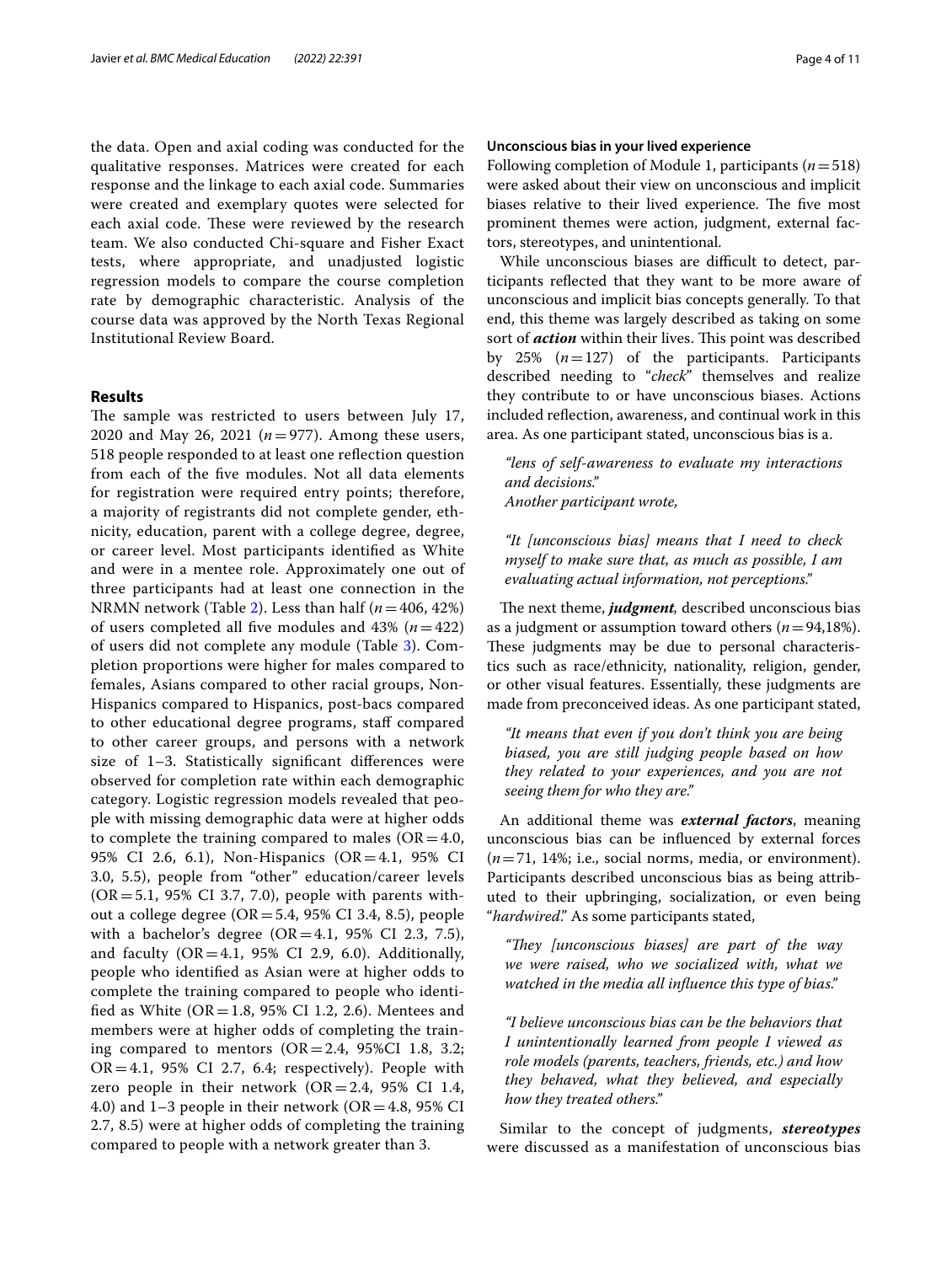# **Initiated Registration N (%) Completed All Trainings N (%) Proportion Completed** *P***-value<sup>a</sup> Gender** <0.0001 Male 133 (13.6) 36 (8.9) 36 (8.9) 37% Female 358 (36.6) 83 (20.4) 358 (36.6) 83 (20.4) Other 1 (0.1) 1 (0.3) 100% Prefer Not to Report 10 (1.0) 3 (0.7) 30% Missing 60% and 475 (48.6) 283 (69.7) 60% 60% **Race** 0.0032 White 357 (57.0) 238 (58.6) 43% Black/AA 118 (12.1) 33% 33% Asian 121 (12.4) 69 (17.0) 57% 57% AI/AN  $14 (1.4)$  6 (1.5) 43% NH/PI 3 (0.3) 33% 33% Two or More  $28 (2.9)$   $8 (2.0)$   $29\%$ Other 43 (4.4) 16 (3.9) 37% 37% Prefer Not to Report 24 (5.9) 24 (5.9) 24 (5.9) 24 (5.9) Missing 22 (2.3) 5 (1.2) 23% 23% **Ethnicity** <0.0001 Non-Hispanic 352 (36.0) 87 (21.4) 25% Hispanic 10% and the 62 (6.4) 6 (1.5) 6 (1.5) 10% Prefer Not to Report 27 (2.8) 7 (1.7) 26% Missing 536 (54.9) 306 (75.4) 57% **Role** <0.0001 Mentee 447 (45.8) 218 (53.7) 49% Mentor 28% and 400 (40.9) 113 (27.8) 113 (27.8) 28% Member 113 (11.6) 70 (17.2) 62% 62% Missing 29% 17 (1.7) 5 (1.2) 29% 29% **Education/Career Level** <0.0001 Undergraduate 36 (3.7) 13 (3.2) 36% Postbac 7 (1.7) 78% 9 (0.9) 7 (1.7) 78% Graduate 80 (8.2) 13 (3.2) 16% Postdoc 47 (4.8) 8 (2.0) 17% Other (currently working/Faculty/Not in school or formal program) 311 (31.8) 70 (17.2) 23% Missing 494 (50.6) 295 (72.7) 60% **Parent with College Degree**  $\leq 0.0001$ No 27 (13.0) 27 (6.7) 21% 21% Yes 324 (33.2) 67 (16.5) 21% Missing 526 (53.8) 312 (76.9) 59% **Degree** <0.0001 Bachelors or Less 65 (6.6) 65 (6.6) 16 (3.9) 25% 25% Masters 75 (7.7) 11 (2.7) 15% Doctoral 282 (28.9) 60 (14.8) 21% Missing or Not Applicable 555 (56.8) 319 (78.6) 57% **Career** <0.0001 Faculty 223 (22.8) 49 (12.1) 22% Staff 5 (1.5) 5 (1.5) 5 (1.2) 5 (1.2) 5 (1.2) Postdoc 27 (2.8) 5 (1.2) 19% 19% Administrator 15% 26 (2.7) 4 (1.0) 15% 15% Other 23% 99 (10.1) 23 (5.7) 23%

# <span id="page-4-0"></span>**Table 2** Participants in unconscious bias training, United States 2020–2021 (*n*=977)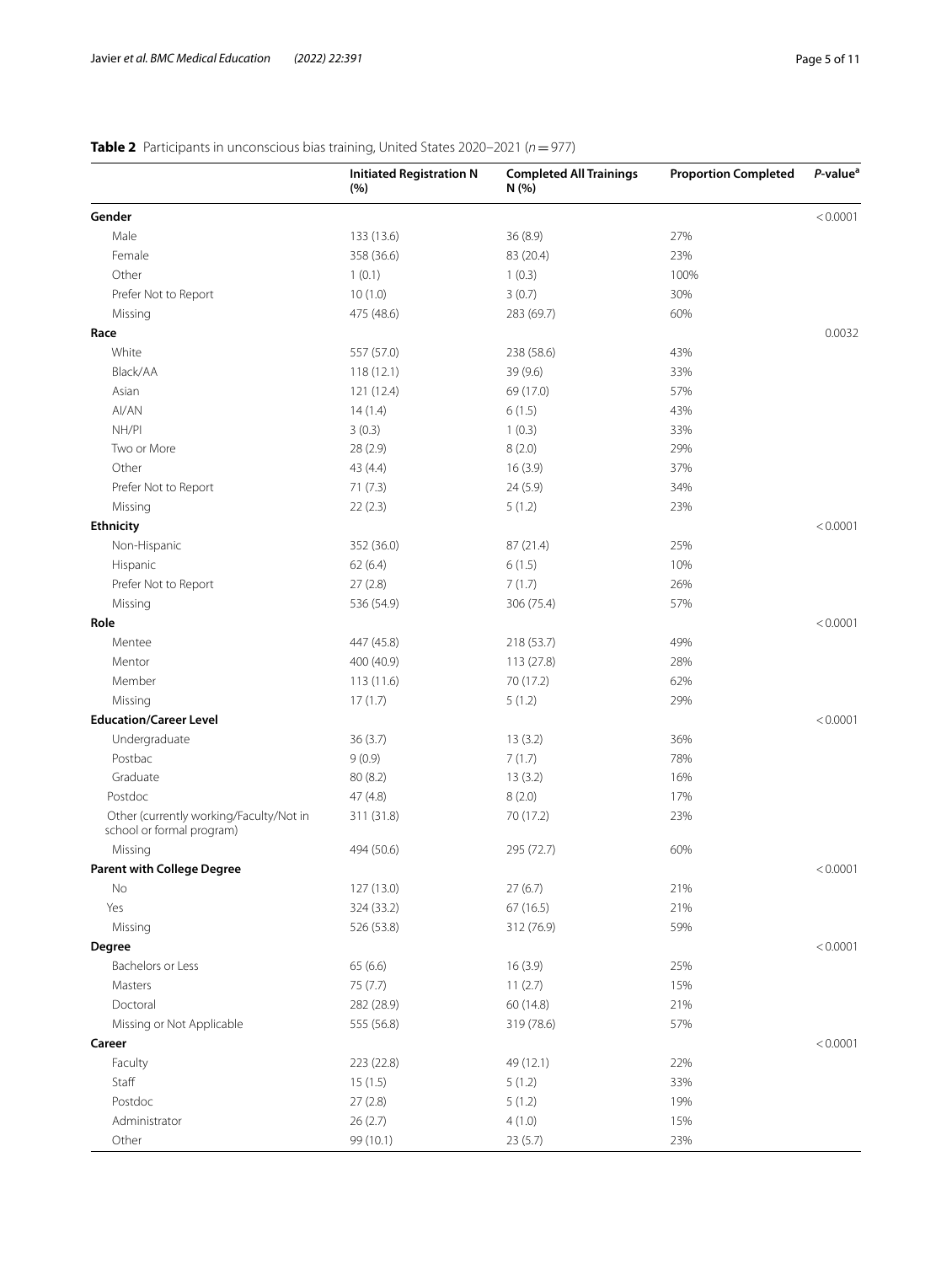# **Table 2** (continued)

|                           | <b>Initiated Registration N</b><br>(%) | <b>Completed All Trainings</b><br>N(%) | <b>Proportion Completed</b> | P-value <sup>a</sup> |
|---------------------------|----------------------------------------|----------------------------------------|-----------------------------|----------------------|
| Student                   | 3(0.3)                                 | 0                                      | 0%                          |                      |
| Scientist                 | 16(1.6)                                | 3(0.7)                                 | 19%                         |                      |
| Missing or Not Applicable | 568 (58.1)                             | 317 (78.1)                             | 56%                         |                      |
| <b>Network Size</b>       |                                        |                                        |                             | < 0.0001             |
| 0                         | 658 (67.4)                             | 257(63.3)                              | 39%                         |                      |
| $1 - 3$                   | 230(23.5)                              | 130 (32.0)                             | 57%                         |                      |
| More than 3               | 89 (9.1)                               | 19(4.7)                                | 21%                         |                      |

<sup>a</sup> Fisher Exact or Chi-Square test

<span id="page-5-0"></span>**Table 3** Module Completion, United States 2020–2021 (*n*=977)

| Module         | % Completed |  |
|----------------|-------------|--|
| 0              | 422 (43%)   |  |
| 1              | 61 (6.2%)   |  |
| $\overline{2}$ | 47 (4.8%)   |  |
| 3              | 17 (1.7%)   |  |
| 4              | 24 (2.5%)   |  |
| 5              | 406 (42%)   |  |
|                |             |  |

(*n*=63, 12%). Among some respondents, they equated unconscious bias as having stereotypes or assumptions about other people or groups of people. For example,

*"Unconscious bias is an automatic tendency for people to perceive others, situations, and events in stereotypical ways which afect our understandings, actions and decisions unconsciously."*

Other respondents described that because of their personal identity, people stereotyped them. As one participant described,

*"Growing up as the daughter of frst-generation [B] lack college graduates raised in the south, my parents continually taught me that bias and stereotypes exist and to excel beyond the expectations of the stereotype and to have sympathy for those who thought less of me because of my skin color."*

Finally, one of the key themes present was that unconscious bias was *unintentional* (*n*=62, 12%). Respondents described these biases as unintentional, not realizing they had them, or it being in "*auto-mode*." As one participant stated,

*"It means that there is the potential that I unintentionally make choices that negatively impact people around me."*

# **Microaggressions**

Following completion of Module 2, participants reflected on what microaggressions are and how it is related to unconscious bias. Responses  $(n=445)$  had sub-categories for what are microaggressions, how do microaggressions present, what are the efects of microaggressions, and the relationship between microaggressions and unconscious bias.

The most prominent description of microaggressions  $(n=420, 94%)$  was that they are harmful communications, actions, or behaviors  $(n=314)$ . A smaller proportion of respondents linked microaggressions to stereotypes based on social constructs  $(n=13)$  or messages of bias  $(n=36)$ .

*"Microaggressions are the small actions and statements directed at people for their physical and cultural differences. These are the physical actions and verbal remarks that personify unconscious bias."*

At times, these harmful actions could be packaged in a compliment – a hidden insult (*n*=34).

*"Microaggressions are subtle comments made to*  a marginalized group of people. These compli*ments [microaggressions] are often stated as if they are compliments."*

Participants also described microaggressions in relation to consciousness (*n*=254; 57%). Most stated that microaggressions manifest unconsciously  $(n=180)$ , meaning the action was not done intentionally to cause harm. As one respondent stated,

*"Microaggressions are subtle. Often the ofender is not aware of the action and consequence."*

Fewer people described microaggressions as both intentional and unintentional  $(n=74)$ .

Participants shared the potential effects  $(n=182,$ 41%), primarily that microaggressions create negative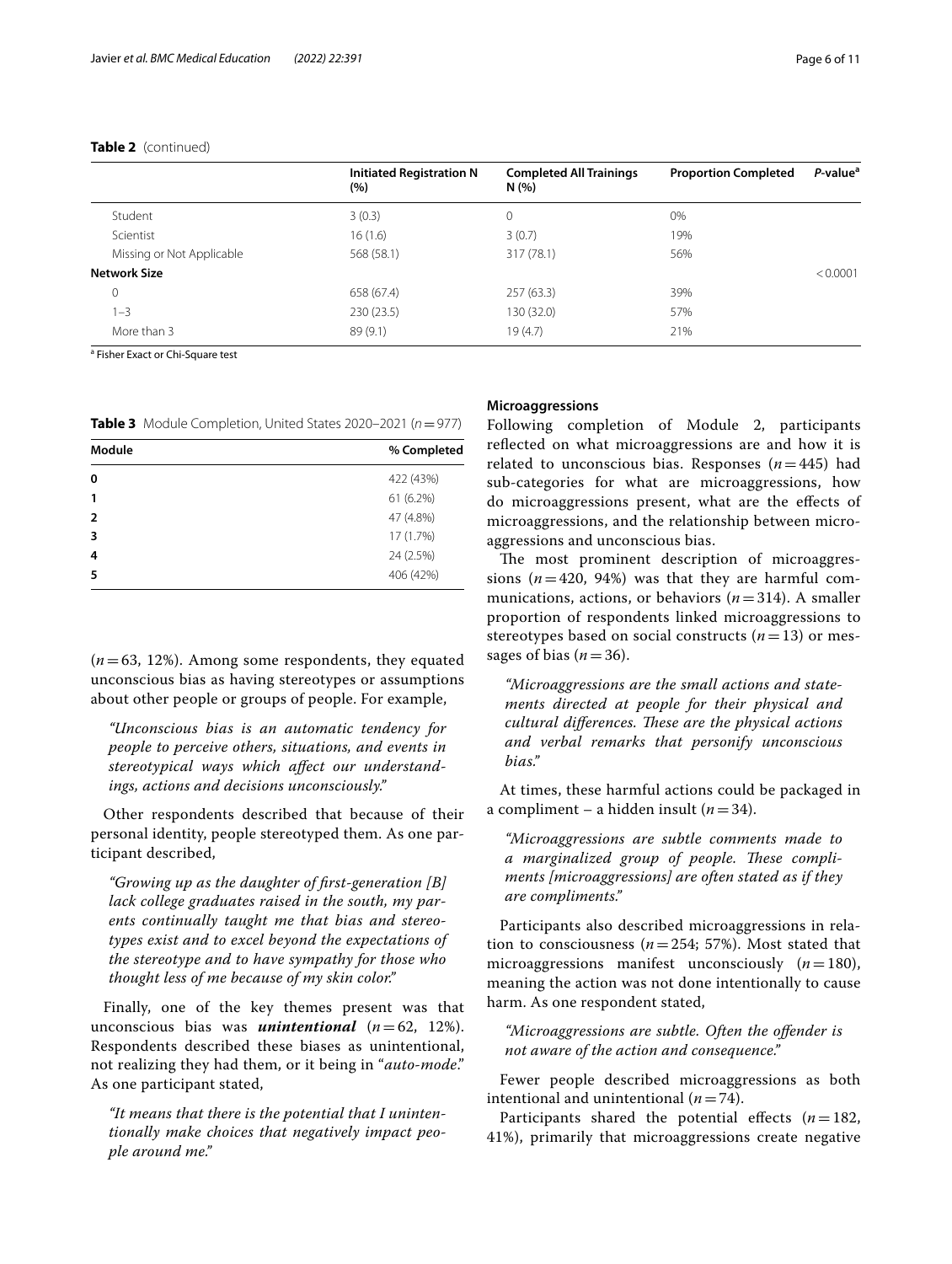interactions or disruptive environments  $(n=110)$ . Participants noted that microaggressions may also invalidate or devalue people (*n*=72).

*"Microaggressions and unconscious bias are subtleties that can devalue the identity and experiences of a person."*

Finally, participants refected on the connection between microaggressions and unconscious bias (*n*=285, 64%). Most often, participants stated that microaggressions were rooted in unconscious bias, meaning they were a product of bias or rooted in stereotypes (*n*=200). One participant provided an example of this relationship,

*"Microaggressions can be rooted in our unconscious biases; for instance, if we unconsciously think that a woman's place is in the home, we might assume that a mother would care for her child more than a father would for his."*

Other participants stated microaggressions and unconscious bias were related closely to one another due to the unintentional nature  $(n=64)$ .

*"Microaggressions are typically unconscious remarks that ofend the receiver in some way. It is related to unconscious bias because most are unaware that they are doing it."*

# **Advocacy and allyship**

After Module 3, participants (*n*=388) refected on ways they could be an ally or advocate Responses centered around four key themes: immediately acting (*n*=321, 83%), reflection ( $n=180, 46%$ ), improving the organizational culture ( $n = 116$ , 30%), and individual-level allyship  $(n=171, 44\%).$ 

The most commonly reported *immediate action* to be an ally or advocate involved responding to a problem when witnessing discrimination or bias from others  $(n=294)$ . As one participant reflected,

*"I think I struggle with speaking up when I hear racist and derogatory comments. I usually can identify when something like this has been said, and I usually just freeze up. Tis module has helped me to recognize that I can be an ally to standing up to racism and discrimination when I witness it. I cannot continue to be passive, but must take a stand. I really appreciated all of the practical examples this module gave of how to respond in these situations. If I am an ally, it will help to open the door for others to be allies as well!"*

An additional action participants stated they could take was educating themselves and others around issues

of bias when engaging as an ally (*n*=75) and prompting others to think about their biases by holding them accountable  $(n=22)$ . Some participants stated they may report occurrences of discrimination or bias to higher authorities  $(n=12)$ . One participant shared the following steps for action:

*"The first step would be to notice your actions and of those around you. If you feel someone is making derogatory remarks or can potentially construe hurtful feelings, address it politely by speaking to the person responsible and making them aware of the impact or effect of their words/ actions. If the person disagrees, you may not interact with them, and become an ally to the targeted person as he or she probably feels betrayed. In workplace and other institutions, you may even report the person of derogatory behavior and some official action may be taken to address the issue. One must also appreciate the courage of an ally to support in difficult times as it helps in making better relationships and restores trust in the society/community."*

Participants also shared that *refection* was a key component of being an ally. Refection involves awareness of injustices  $(n=109)$ , self-awareness of one's own biases  $(n=54)$ , listening to understand others' experiences  $(n=33)$ , and reflecting on how they can take on the social responsibility as an advocate or ally (*n*=18). As one participant shared,

*"... I can be vigilant to notice these things. I can practice what I will say when these situations arise. I can refect on my own unconscious biases to ensure that I'm not the one committing microaggressions, and I can be honest with myself and work to improve when I fail in this goal."*

At a broader level, participants stated they could be an ally or advocate by *improving the organizational culture*  $(n=116)$ , which included promoting equity  $(n=35; e.g.,$  justice and fairness), inclusivity  $(n=31; e.g., shared power and decision-making)$ , and diversity  $(n=9; e.g.,$  diverse voices). A participant described improving organizational culture in academia,

*"Personally, I feel as though gaining confdence in speaking up will be critical, although this oftentimes feels difcult given the hierarchical structure of academia. Instead, supporting inclusive opportunities where all individuals' identities and voices are recognized and respected (and where there is power in numbers) might be a frst logical step."*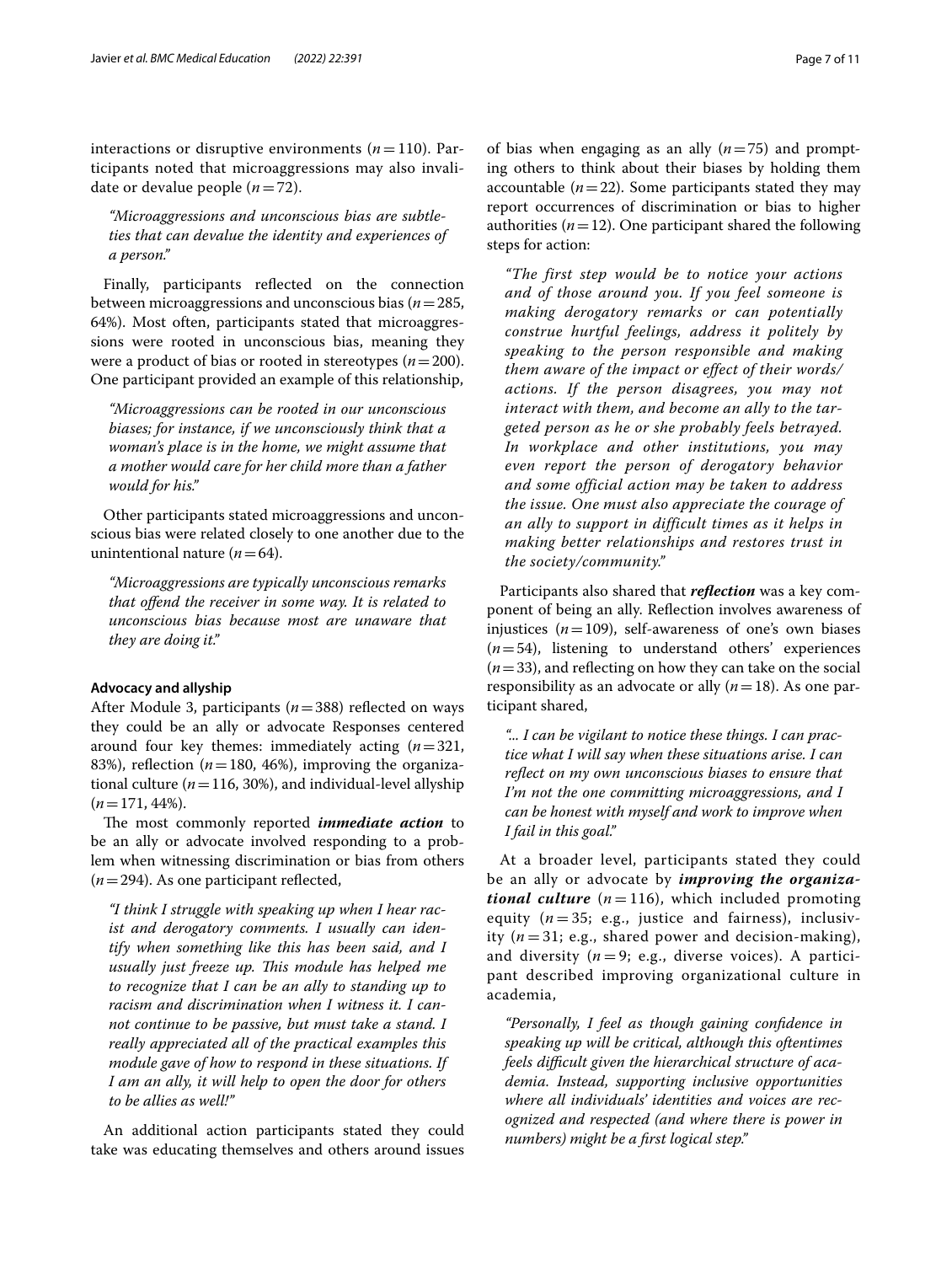Changes in organizational culture also involved creating safe spaces  $(n=23)$  and setting expectations for what is and is not acceptable  $(n=42)$ .

*"One of the biggest ways I can help is by using my*  privilege to help others. This can include calling peo*ple out, questioning the basis of their statements, or making clear what behaviors are unacceptable in my presence."*

Finally, participants shared they could be an *ally or advocate at the individual level*  $(n=171)$ , which involved supporting initiatives and people (*n*=75), using their privilege to support others  $(n=61)$ , questioning others when bias occurs  $(n=28)$ , establishing new relationships  $(n=26)$ , and modeling these ally behaviors for others ( $n=16$ ). One participant reflected on using privilege and supporting others to overcome injustice,

*"If you have privilege, especially white privilege or male privilege, speak up and use your voice and resources to advocate for those who can't themselves. Or not necessarily who can't, but who aren't being listened to due to the system."*

# **Actions for self-awareness**

Following completion of Module 4, participants described two techniques they believed would help with self-awareness  $(n=376)$ . For these responses, three themes were the most prominent.

A majority of participants listed the need for *refection* on their biases that may contribute to their actions (*n*=202, 54%). In other words, it was a way to identify their blind spots or "*self check*." As one participant stated,

*"Taking the time to recognize why I have my judgments or why they are happening and identifying my blind spots."*

Others stated an action for self-awareness of *pausing and breathing* so that they could slow down and choose their response in a situation ( $n=125$ , 33%). An example was stated by one participant as,

# *"taking the time to self-assess before I respond to a stimulus."*

The third most common action was *observing themselves*, which included observing how they react in their environments and noting their reactions (*n*=107, 28%). An example of self-observation is,

*"being more aware of the behaviors and words I use in certain situations."*

# **Key themes**

Key themes were observed across the module refections. Throughout these module reflections, participants were able to frst understand the concept of unconscious bias and connect this *unintentionality and implicit nature* of bias to microaggressions. Moreover, in the allyship and action for self-awareness, participants shared *refection* as a key strategy as well as other individual action steps, such as pausing and observation. Finally, throughout the modules, participants refected on how unconscious bias is rooted in socialization, manifests in negative environments, and requires organizational change. These concepts refect the *systemic nature of bias* in our society.

# **Discussion**

This study described the implementation of an asynchronous course on unconscious bias delivered on the NRMN platform to reach mentors and mentees in STEMM. The assessment of the NRMN Unconscious Bias Course revealed the course reached a wide cross-section of people in STEMM and that a subset completed the entire course offering, thus demonstrating the feasibility of this approach. Moreover, course participants were able to refect on the underpinnings of the course related to unconscious bias overviews, microaggressions, solutions, and allyship.

The NRMN Unconscious Bias Course reached a nationwide audience of mentees, mentors, and other persons interested in increasing diversity in healthcare, healthcare education, and biomedical research. A diverse sample participated in the course, and almost half of the registrants completed the fve-part series. We found that people most likely to complete the training had incomplete profle data on the MyNRMN platform, likely refecting new users who were registering specifcally for this course. The social reckoning with racism in the Summer 2020 may have fueled the participation in this type of educational ofering. Furthermore, a majority of the registrants were in a mentor or mentee role when participating in the course. Pairing didactic training related to bias with mentoring can further support the translation of concepts into action [\[29\]](#page-10-0). Moreover, as the public debate regarding the inclusion of critical race theory ensues in the K-12 school system, integrating courses on unconscious bias, diversity, and inclusion may be necessary for higher education trainees.

Inclusion of a qualitative refection with the course modules permitted an examination of participant perspectives on unconscious bias and description of potential application to their lives. Participants shared that unconscious bias is a concept that they need to be aware of and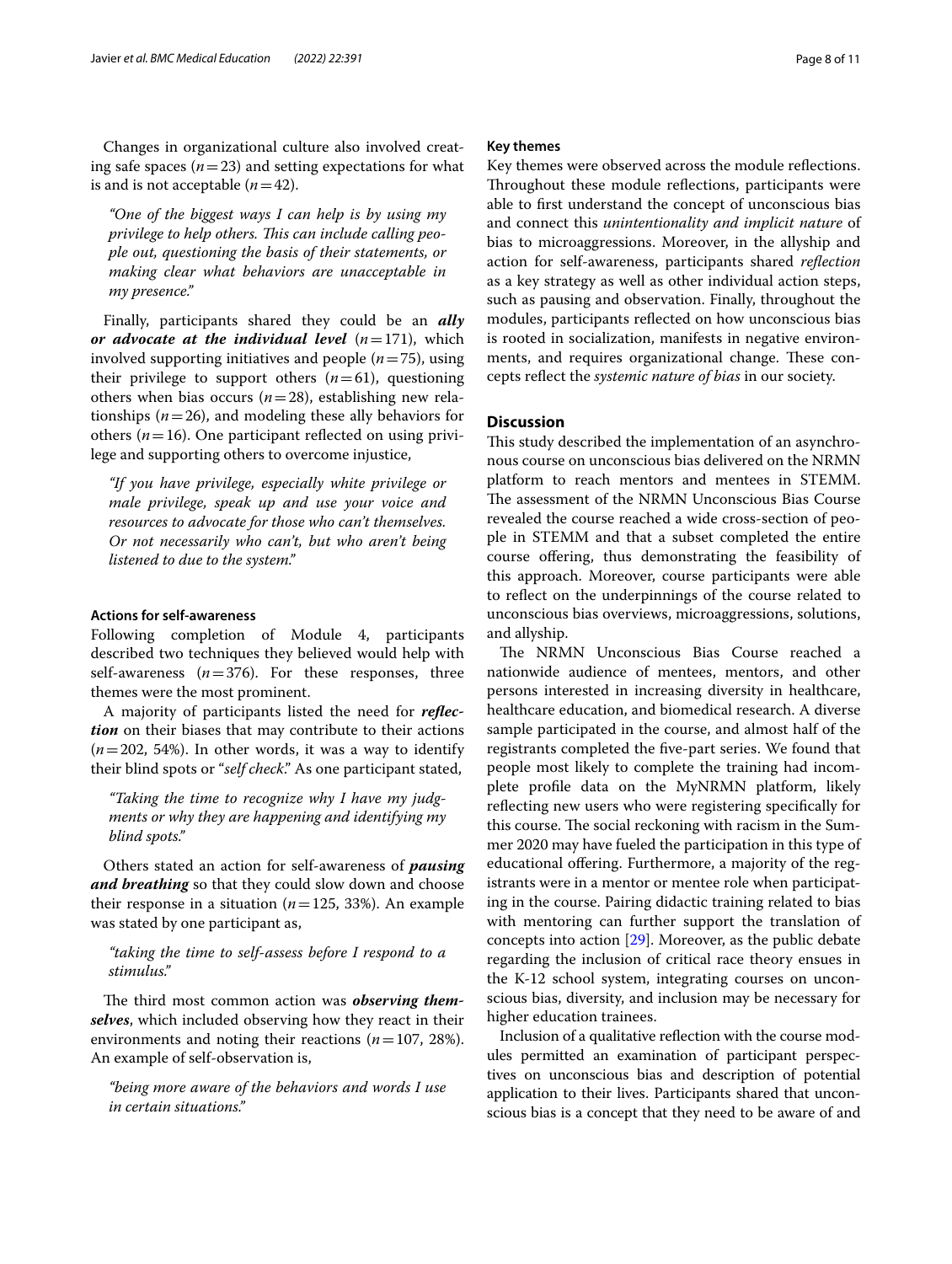realize they may be contributing to bias through judgements, norms, or stereotypes. Participants also identifed the potential harms associated with microaggressions, while recognizing microaggressions manifest unintentionally. Based on the refections shared, learners were able to move through the initial step of *acceptance* or recognition of unconscious bias existing [\[30\]](#page-10-1). Most importantly, participants recognized specifc ways they can be allies or advocates in their professional lives, not only at an individual level (e.g., refection), but within an institution or organization. Systemic racism is embedded within institutions of higher education and STEMM, and thus requires intentional action to dismantle [[9,](#page-9-5) [31](#page-10-2), [32](#page-10-3)]. Overall, the refections from the participants in the NRMN Unconscious Bias Course aligned with developed learning objectives to disseminate actionable information on addressing unconscious bias in STEMM.

The current literature has produced debate regarding the utility of unconscious bias and diversity training for behavior change  $[22-24]$  $[22-24]$  $[22-24]$ . Recently, an interactive workshop on implicit biases was evaluated for medical students, residents, and faculty. The study found significant improvements in knowledge and perceptions on bias  $[33]$  $[33]$  $[33]$ . A workshop on implicit biases regarding Hispanic patients was tested among first year medical students, and found improvement in implicit association tests among some of the students [\[34\]](#page-10-5). As is needed for this study, future research should examine long-term behavioral impacts of the unconscious bias training to determine if this dosage of exposure translates into behavior change. Unfortunately, the ambiguity in the literature regarding the ability for unconscious bias training to produce meaningful behavior change may be attributed to the endpoints that are measured. For example, the Implicit Association Test is a common surrogate endpoint that has predictive validity for behavioral, judgment, and physiological measures, albeit small effect sizes [[35](#page-10-6)]. In contrast, self-reported behavior or behavioral intentions measures used as endpoints are limited by social desirability bias. Cumulatively, these endpoints for bias training result in difficulty measuring the efficacy of training; however, we should not discount the need for these approaches. Moreover, evaluating the impact of training with other strategies for dismantling systemic bias is needed. Providing a comprehensive approach that goes beyond only bias training, such as mentoring and professional development, ensures we are mitigating bias more effectively [[29\]](#page-10-0). The NRMN platform is uniquely situated to explore these potential synergistic effects of diversity, equity, and inclusion courses and access to culturally-responsive mentoring.

# **Limitations**

The examination of the reflection data from the NRMN Unconscious Bias Course shows that participants who completed the course gleaned the underpinnings of the course; however, pre- and post-test data were not collected to assess change in knowledge, attitudes, and beliefs due to the course. Moreover, it is of utmost importance to understand participants' application of course lessons and if, and how these have resulted in meaningful changes in behavior, devoid of bias, in the long term. Thus, we will implement pre-post data collection for evaluation, and continue to collect longitudinal data to understand the long-term efect of the participants who have completed the course. Further, we did not analyze Module 5, Bias in Health Care, which focused on patient health and healthcare, which may not resonate with all course users. Nonetheless, we recognize this module would provide insights on participants' perspectives regarding health care and disparities and plan to analyze this module in the future. An additional limitation of this analysis is that we cannot discern whether someone participated due to an organizational requirement vs. voluntary nature. The motivation infuencing participation may introduce sampling bias to this study. Additionally, attrition bias occurred in the course with less than half of the original users completing all five modules. This may be due to time constraints to complete all fve modules, or lack of interest to complete the course. As a result, persons who were most interested or familiar with unconscious bias may have been more likely to complete the course and respond to the refective prompts. Finally, given the nature of the course materials, refexivity was used in the qualitative coding of the refection responses to attempt to remove researchers' infuence on the theme generation.

# **Conclusion**

The NRMN Unconscious Bias Course is accessible to a nationwide audience of not only individuals who can take the course but also organizations and institutions who can leverage the course and offer it to its members. Additionally, the uniqueness of this course is that it is within a virtual environment in which participants are able to engage in a suite of offerings such as mentoring, networking, and professional development. This study can guide future groups who develop courses related to unconscious bias or diversity to show potential avenues for disseminating such a course (i.e., in a virtual platform), considerations for assessment and refection with course participants, and potential content that resonated with participants in the course.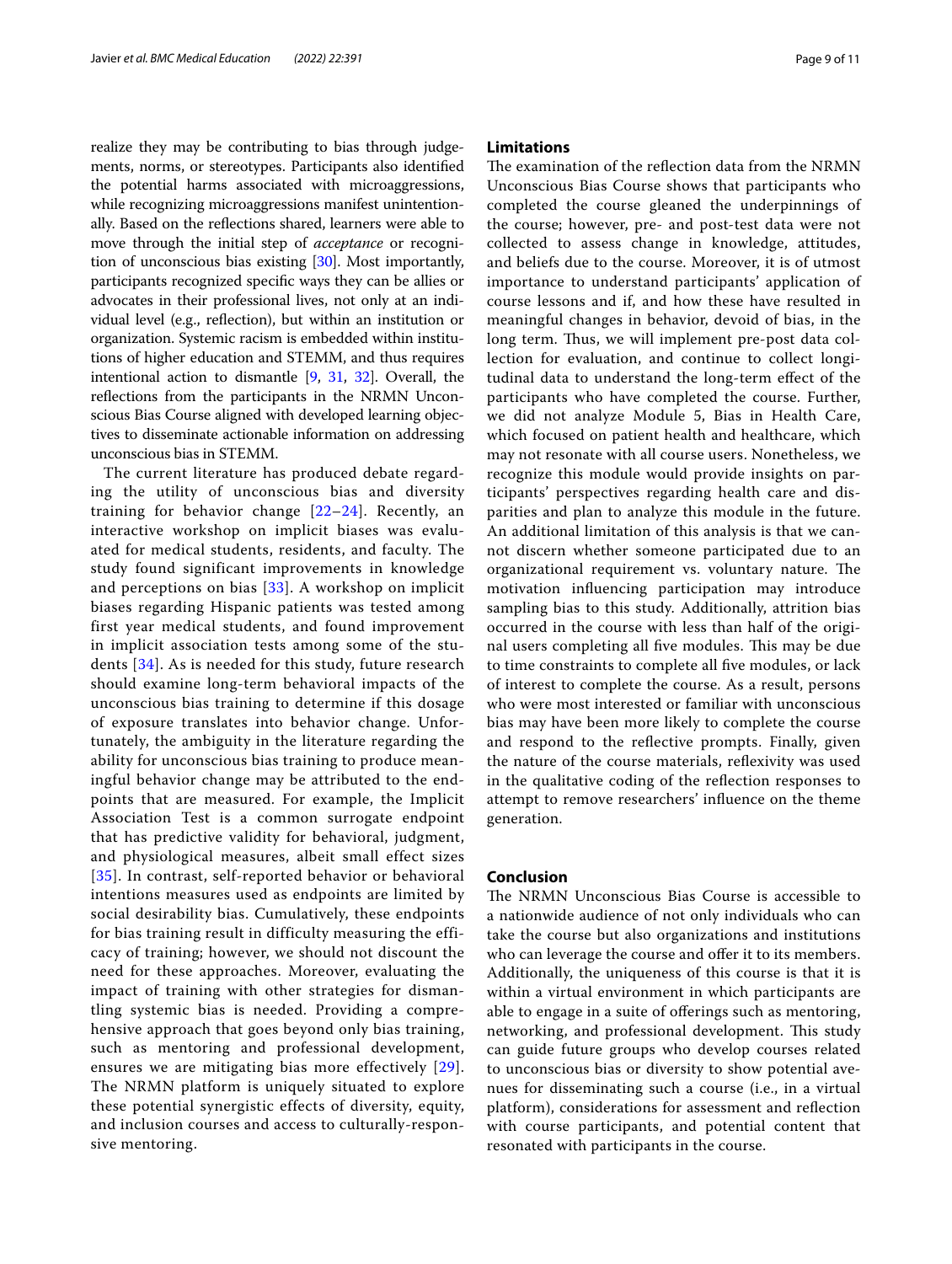#### **Acknowledgments**

The authors wish to acknowledge the support of the National Institutes of Health and the National Institute of General Medical Sciences program officers as well as the tremendous contributions of the past and present NRMN team who participated in the development and continuous improvement of NRMN and its programs. Additionally, the authors wish to thank the University of North Texas Health Science Center's Division of Academic Innovation for their contributions in the development of NRMN's Unconscious Bias Course.

#### **Previous presentations**

Data in this manuscript have been provided to National Institutes of Health as part of Diversity Program Consortium for programmatic purposes. Data in this manuscript are new and unpublished.

# **Authors' contributions**

Damaris Javier and Erika Thompson wrote the main manuscript.; Grace Maynard, Erika Thompson, Damaris Javier, and Katie Stinson analyzed and interpreted the data; Linda Solis and Mirabelle Fernandes Paul developed the content for the Unconscious Bias course; Zainab Latif and Toufeeq Ahmed developed online course delivery application for this course; Linda Solis, Mirabelle Fernandes Paul, Jamboor K. Vishwanatha, Damaris Javier, Katie Stinson, Toufeeq Ahmed, Zainab Latif, and Erika Thompson participated in the development and design of the research. All authors reviewed the manuscript. The author(s) read and approved the fnal manuscript.

#### **Funding**

Research reported in this publication was supported by the National Institute of General Medical Sciences of the National Institutes of Health under Award Number U54GM119023 and U24GM132217. The content is solely the responsibility of the authors and does not necessarily represent the official views of the National Institutes of Health.

#### **Availability of data and materials**

The datasets generated and/or analyzed during the current study are not publicly available because they are programmatic data from NRMN but are available from the corresponding author on reasonable request.

# **Declarations**

#### **Ethics approval and consent to participate**

This study was approved by the North Texas Regional Institutional Review Board with waived informed consent. All methods were carried out in accordance with relevant guidelines and regulations.

#### **Consent for publication**

No applicable.

#### **Competing interests**

All authors declare no fnancial or other conficts of interest.

#### **Author details**

<sup>1</sup> Institute for Health Disparities, University of North Texas Health Science Center, 3500 Camp Bowie Blvd, Fort Worth, TX 76107, USA. <sup>2</sup>University of the Incarnate Word School of Osteopathic Medicine, San Antonio, USA. <sup>3</sup> Western University of Health Sciences, United States and College of Osteopathic Medicine of the Pacifc-Northwest, Lebanon, Oregon , USA. 4 Department of Biostatistics and Epidemiology, University of North Texas Health Science Center, Fort Worth, USA. <sup>5</sup>Vanderbilt University Medical Center, Nashville, USA.

# Received: 15 December 2021 Accepted: 16 May 2022 Published online: 21 May 2022

#### **References**

<span id="page-9-0"></span>1. Ostrom E. The Diference: How the Power of Diversity Creates Better Groups, Firms, Schools, and Societies. By Scott E. Page. Princeton: Princeton University Press, 2007. 448p. 19.95 paper. Perspect Polit. 2008;6(4):828–9. [https://doi.org/10.2307/j.ctt7sp9c.](https://doi.org/10.2307/j.ctt7sp9c)

- 2. National Research Council. Expanding underrepresented minority participation: National Academies Press; 2011.
- <span id="page-9-1"></span>3. Valantine HA, Collins FS. National Institutes of Health addresses the science of diversity. Proceed Natl Acad Sci U S A. 2015;112(40):12240–2.
- <span id="page-9-2"></span>4. Koppelman KL. Understanding human diferences: Multicultural education for a diverse America (6th ed.). Boston: Pearson; 2019.
- <span id="page-9-3"></span>5. Tenenbaum HR, Ruck MD. Are teachers' expectations diferent for racial minority than for European American students? A meta-analysis. J Educ Psychol. 2007;99(2):253.
- <span id="page-9-4"></span>6. Dovidio JF, Kawakami K, Gaertner SL. Implicit and explicit prejudice and interracial interaction. J Personal Soc Psychol. 2002;82(1):62–8.
- 7. Greenwald AG, Krieger LH. Implicit bias: Scientifc foundations. California Law Rev. 2006;94(4):945–67.
- 8. Nier JA. How dissociated are implicit and explicit racial attitudes? A bogus pipeline approach. Group Process Intergr Relat. 2005;8(1):39–52.
- <span id="page-9-5"></span>9. Koppelman KL. Understanding human diferences: Multicultural education for a diverse American. 6th ed. Boston: Pearson; 2019.
- <span id="page-9-6"></span>10. FitzGerald C, Hurst S. Implicit bias in healthcare professionals: a systematic review. BMC Med Ethics. 2017;18(1):19.
- <span id="page-9-7"></span>11. Staats C, Capatosto K, Wright A, Contractor D. State of the science: implicit bias review: the Ohio State University: Kirwan Institute; 2015.
- <span id="page-9-8"></span>12. Qt C, Clinchot D, McDougle L, Greenwald AG. Implicit Racial Bias in Medical School Admissions. Acad Med. 2017;92(3):365–9.
- 13. Chaviano-Moran R, Chuck E, Perez H. Unintended Demographic Bias in GPA/DAT-Based Pre-Admission Screening: An Argument for Holistic Admissions in Dental Schools. J Dental Educ. 2019;83(11):1280–8.
- <span id="page-9-10"></span>14. Marcelin JR, Siraj DS, Victor R, Kotadia S, Maldonado YA. The Impact of Unconscious Bias in Healthcare: How to Recognize and Mitigate It. J Infect Dis. 2019;220(220 Suppl 2):S62–s73.
- <span id="page-9-9"></span>15. Noone J, Najjar RH. Minimizing Unconscious Bias in Nursing School Admission. J Nurs Educ. 2021;60(6):317–23.
- <span id="page-9-11"></span>16. Kayes PE. New Paradigms for Diversifying Faculty and Staff in Higher Education: Uncovering Cultural Biases in the Search and Hiring Process. Multicult Educ. 2006;14(2):65–9.
- <span id="page-9-12"></span>17. Turner CSV. Diversifying the faculty: A guidebook for search committees. Washington, DC: Association of American Colleges and Universities; 2002.
- <span id="page-9-13"></span>18. Hurtado S, Alvarado AR, Guillermo-Wann C. Creating inclusive environments: The mediating effect of faculty and staff validation on the relationship of discrimination/bias to students' sense of belonging. JCSCORE. 2015;1(1):59–81.
- <span id="page-9-14"></span>19. Malouff JM, Thorsteinsson EB. Bias in grading: A meta-analysis of experimental research fndings. Austr J Educ. 2016;60(3):245–56.
- <span id="page-9-15"></span>20. Low D, Pollack SW, Liao ZC, Maestas R, Kirven LE, Eacker AM, et al. Racial/ ethnic disparities in clinical grading in medical school. Teach Learn Med. 2019;31(5):487–96.
- <span id="page-9-16"></span>21. Campos JS, Wherry EJ, Shin S, Ortiz-Carpena JF. Challenging systemic barriers to promote the inclusion, recruitment, and retention of URM faculty in STEM. Cell Host Microbe. 2021;29(6):862–6.
- <span id="page-9-17"></span>22. Forscher PS, Lai CK, Axt JR, Ebersole CR, Herman M, Devine PG, et al. A meta-analysis of procedures to change implicit measures. J Personal Soc Psychol. 2019;117(3):522.
- 23. Bezrukova K, Spell CS, Perry JL, Jehn KA. A meta-analytical integration of over 40 years of research on diversity training evaluation. Psychol Bull. 2016;142(11):1227.
- <span id="page-9-18"></span>24. Atewologun D, Cornish T, Tresh F. Unconscious bias training: An assessment of the evidence for efectiveness. Manchester: Equality and Human Rights Commission; 2018. Available from: [https://www.ucd.ie/equality/](https://www.ucd.ie/equality/t4media/ub_an_assessment_of_evidence_for_effectiveness.pdf) t4media/ub\_an\_assessment\_of\_evidence\_for\_effectiveness.pdf.
- <span id="page-9-19"></span>25. Ahmed T, Johnson J, Latif Z, et al. MyNRMN: A national mentoring and networking platform to enhance connectivity and diversity in the biomedical sciences. FASEB bioAdvances. 2021;3(7):497–509.
- 26. Javier D, Stinson K, Zavala M, Ahmed T, Vishwanatha JK. NRMNet: Building a National Resource for Mentorship, Networking and Professional Development to Enhance Diversity. Ethnic Dis. 2021;31(3):469–80.
- <span id="page-9-20"></span>27. Sorkness CA, Pfund C, Ofli EO, et al. A new approach to mentoring for research careers: the National Research Mentoring Network. BMC Proceed. 2017;11(Suppl 12):22.
- <span id="page-9-21"></span>28. Ross HJ, Howard J. Ross thought leader, speaker, author [Internet]. [updated 2022; cited 2022 Mar 28]. Available from: [https://howardjross.](https://howardjross.com/bio/) [com/bio/](https://howardjross.com/bio/).